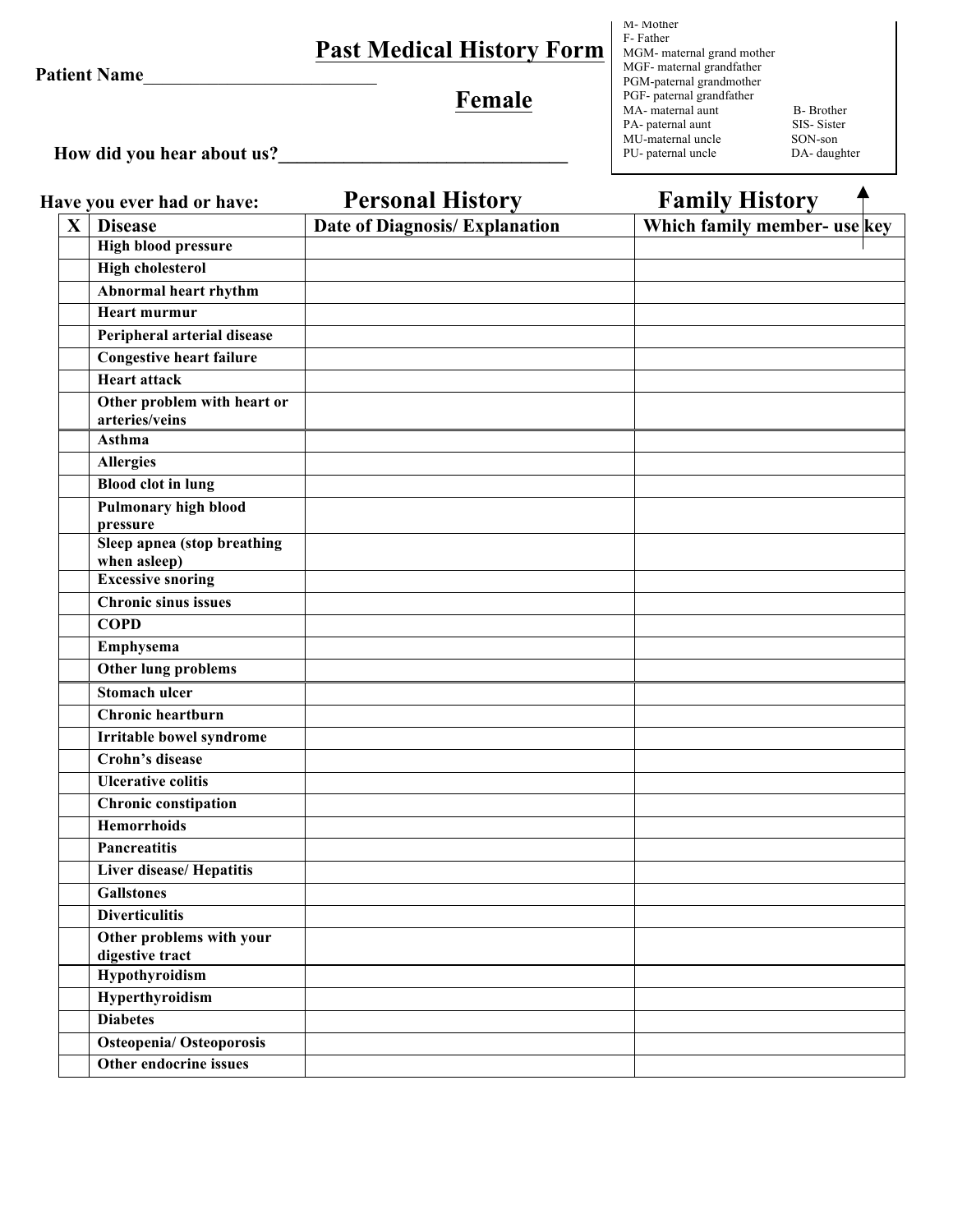|             | <b>Disease</b>                      | Date of diagnosis/ Explanation | <b>Which Family Member</b> |
|-------------|-------------------------------------|--------------------------------|----------------------------|
| $\mathbf X$ |                                     |                                |                            |
|             | Warts                               |                                |                            |
|             | <b>Eczema</b>                       |                                |                            |
|             | <b>Psoriasis</b>                    |                                |                            |
|             | <b>Abnormal moles</b>               |                                |                            |
|             | <b>Seizures</b>                     |                                |                            |
|             | <b>Migraines</b>                    |                                |                            |
|             | <b>Chronic headaches</b>            |                                |                            |
|             | <b>Stroke or TIA</b>                |                                |                            |
|             | <b>Dementia</b>                     |                                |                            |
|             | Other neurological problems         |                                |                            |
|             | <b>Urinary leakage</b>              |                                |                            |
|             | <b>Endometriosis</b>                |                                |                            |
|             | <b>Fertility Problems</b>           |                                |                            |
|             | <b>Uterine Fibroids</b>             |                                |                            |
|             | Poly cystic ovarian disease         |                                |                            |
|             | <b>Sexually transmitted disease</b> |                                |                            |
|             | <b>Irregular periods</b>            |                                |                            |
|             | <b>Kidney stones</b>                |                                |                            |
|             | Gout                                |                                |                            |
|             | <b>Arthritis</b>                    |                                |                            |
|             | <b>Rheumatoid arthritis</b>         |                                |                            |
|             | <b>Fractures</b>                    |                                |                            |
|             | Lupus                               |                                |                            |
|             | <b>Blood transfusion</b>            |                                |                            |
|             | <b>Clotting/Bleeding issues</b>     |                                |                            |
|             | Anemia                              | What kind                      |                            |
|             | <b>Sickle cell trait/ Disease</b>   |                                |                            |
|             | Thalassemia                         |                                |                            |
|             | Anxiety                             |                                |                            |
|             | <b>Bipolar Disorder</b>             |                                |                            |
|             | <b>Depression</b>                   |                                |                            |
|             | <b>ADD/ADHD</b>                     |                                |                            |
|             | Substance abuse/inc. alcohol        |                                |                            |
|             | Cancer                              | What type/ treatment           |                            |
|             | Other medical issues not<br>listed  |                                |                            |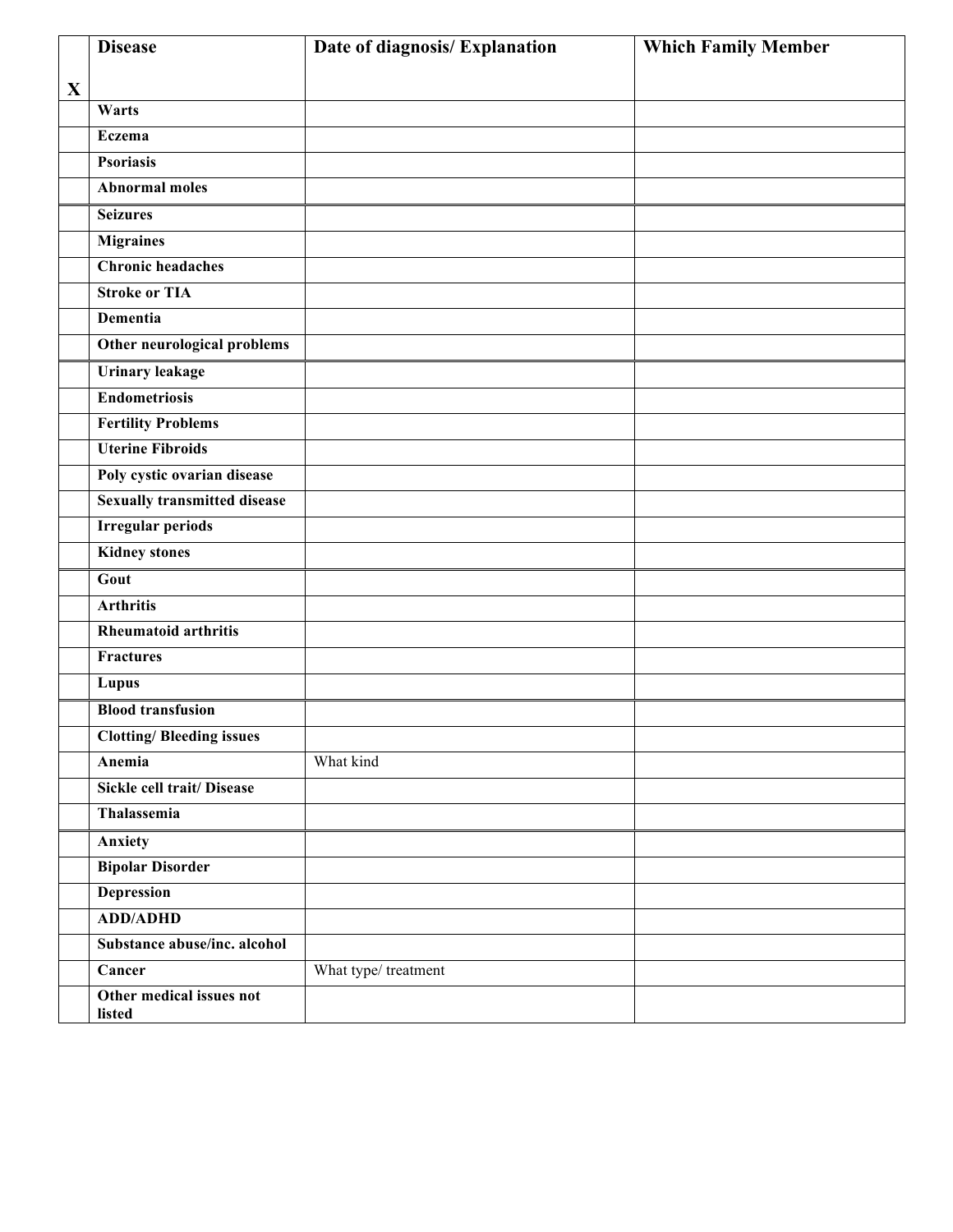#### **Surgeries**

| X | <b>Surgery</b>       | Date | X | <b>Surgery</b>        | Date |
|---|----------------------|------|---|-----------------------|------|
|   | <b>Tonsillectomy</b> |      |   | <b>Hysterectomy</b>   |      |
|   | Tubes in ears        |      |   | <b>Tubal ligation</b> |      |
|   | Appendectomy         |      |   | <b>Cataract R/L</b>   |      |
|   | Gallbladder removal  |      |   | Cosmetic              |      |
|   | <b>Back Surgery</b>  |      |   | <b>Heart Surgery</b>  |      |
|   | <b>Joint Surgery</b> |      |   | Hernia                |      |
|   | Joint replacement    |      |   | <b>C-section</b>      |      |
|   | Other                |      |   | Other                 |      |

#### **Procedures**

#### **Have you ever had:**

| <b>Procedure</b>             | Date | X | <b>Procedure</b>             | Date |
|------------------------------|------|---|------------------------------|------|
| <b>Heart catheterization</b> |      |   | Mammogram                    |      |
| Colonoscopy                  |      |   | <b>Bone Density Scan</b>     |      |
| <b>Upper scope (EGD)</b>     |      |   | <b>Prostate Check or PSA</b> |      |
| Echocardiogram               |      |   |                              |      |

#### **Gyn**

| How old were you with your first period?         |   |   |                                              |
|--------------------------------------------------|---|---|----------------------------------------------|
|                                                  |   |   |                                              |
| Are you (or have you ever been) sexually active? | Y | N |                                              |
|                                                  |   |   |                                              |
| <b>Age of Menopause</b>                          |   |   |                                              |
|                                                  |   |   |                                              |
| Do you have sex with men, women or both?         |   |   |                                              |
|                                                  |   |   |                                              |
| What type of birth control do you use?           |   |   |                                              |
|                                                  |   |   |                                              |
| How many Total pregnancies have you had?         |   |   | Total #<br>(including miscar/abortions)      |
|                                                  |   |   |                                              |
|                                                  |   |   |                                              |
|                                                  |   |   | Deliveries #<br>Miscar #<br>Abortions #      |
|                                                  |   |   |                                              |
|                                                  |   |   |                                              |
| <b>Last Pap Smear:</b>                           |   |   | <b>Abnormal Pap?</b><br>(date and treatment) |
|                                                  |   |   |                                              |
| Do you perform self breast exams regularly?      | Y | N |                                              |
|                                                  |   |   |                                              |
| Have you had a mammogram?                        | Y | N | Last date:<br>Any abnormal mammo?            |
|                                                  |   |   |                                              |
| Have you had a bone density scan?                | Y | N | Date and result:                             |
|                                                  |   |   |                                              |
| Have you had Gardasil vaccines?                  | Y | N | Dates:                                       |
|                                                  |   |   |                                              |
| Date of last tetanus booster?                    |   |   |                                              |
|                                                  |   |   |                                              |
|                                                  |   |   |                                              |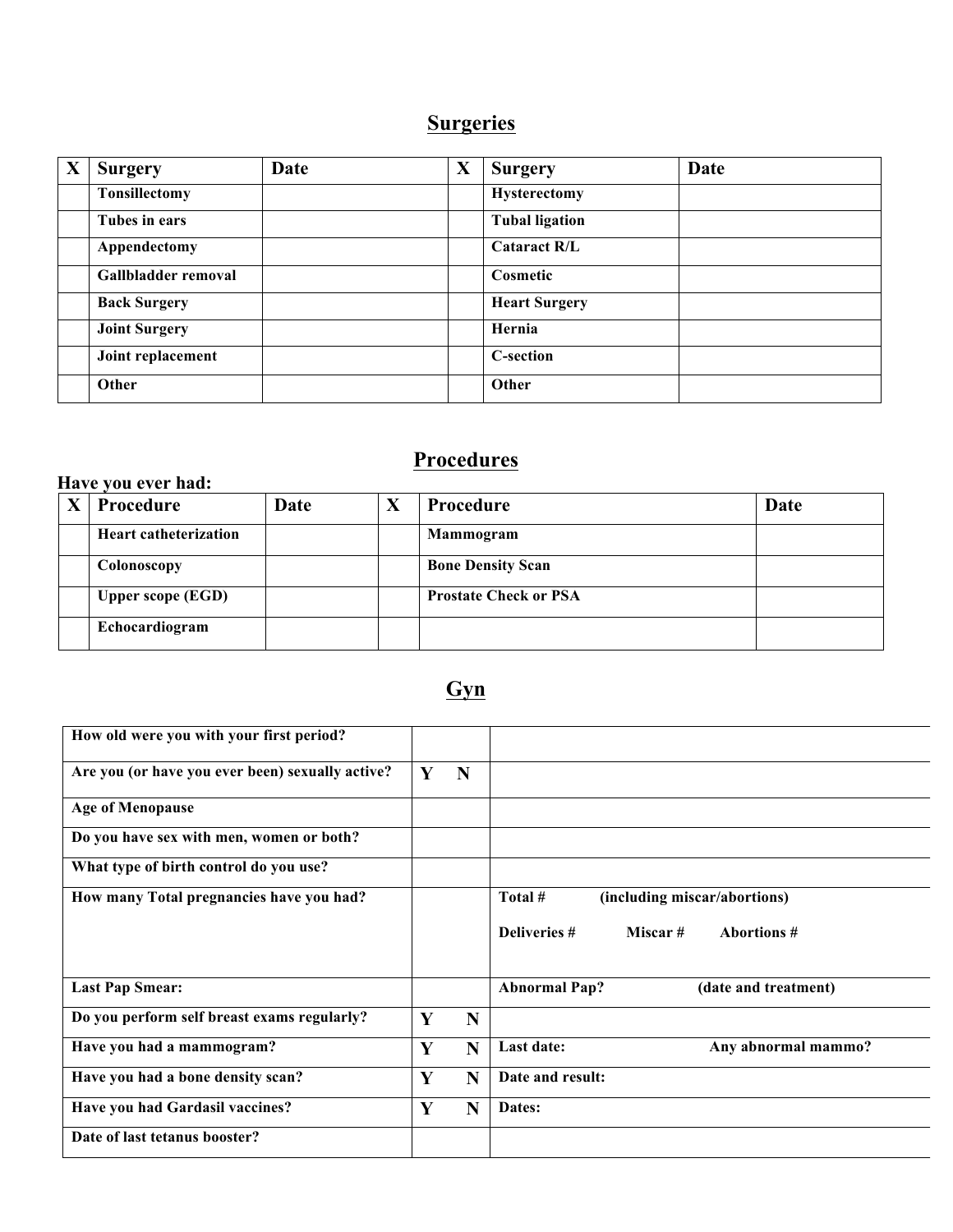## **Social**

| Occupation:                                      |                                                                            |  |  |
|--------------------------------------------------|----------------------------------------------------------------------------|--|--|
| <b>Highest level of education:</b>               |                                                                            |  |  |
| <b>Marital Status:</b>                           | Single Partner(girlfriend/boyfriend) Engaged Married Divorced Widowed      |  |  |
| <b>Number of children:</b>                       | <b>Biological:</b><br>Stepchildren:<br>Adopted:                            |  |  |
| Do you live by yourself or with others?          |                                                                            |  |  |
| <b>Exercise level?</b>                           | $3-4$ /week<br>$5-7$ /week<br><b>None</b><br>$1-2$ /week                   |  |  |
| How many alcoholic drinks per week?              | <b>Never</b><br>Rare $0-3$ 4-6 7-10 11-14 >14                              |  |  |
| Have you ever had a problem with alcohol<br>use? | Y<br>N                                                                     |  |  |
| <b>Diet</b>                                      | Regular<br>Vegetarian<br>Vegan Gluten-free<br>Other                        |  |  |
| <b>General Stress Level</b>                      | <b>Medium</b><br>Low<br><b>High</b>                                        |  |  |
| Current?<br>Have you ever smoked?                | How much?<br><b>How long?</b>                                              |  |  |
| Past?                                            | How much?<br><b>How long?</b>                                              |  |  |
| <b>Smokeless tobacco?</b><br>Cur/Past?           | How much/<br><b>How long?</b>                                              |  |  |
| Regular use of marijuana?                        |                                                                            |  |  |
| Other illicit drugs?<br>Past/Present?            | Any problems with controlled substances?<br>Like prescription medications? |  |  |
| Any problems with drug use?                      | Y<br>N                                                                     |  |  |
| Do you drink caffeine? How much per<br>day?      | Soda? (Diet) #<br>Coffee #<br>Tea#<br><b>Energy Drinks#</b><br>$(Sugar)$ # |  |  |
|                                                  |                                                                            |  |  |

## **Safety**

| Do you use seatbelts regularly?       |                                           |
|---------------------------------------|-------------------------------------------|
| Do you use sunscreen regularly?       |                                           |
| Do you have guns present in the home? | If so are they locked away from children? |
| Do you have a smoke alarm at home?    |                                           |
| Do you wear a bike helmet?            |                                           |
| Any history of domestic violence?     |                                           |
| Any history of sexual violence?       |                                           |

#### **Personal**

| Do you have any pets?                                     |
|-----------------------------------------------------------|
|                                                           |
|                                                           |
|                                                           |
| What do you like to do for fun or pass time?              |
|                                                           |
|                                                           |
| Other things that you would like to share about yourself? |
|                                                           |
|                                                           |
|                                                           |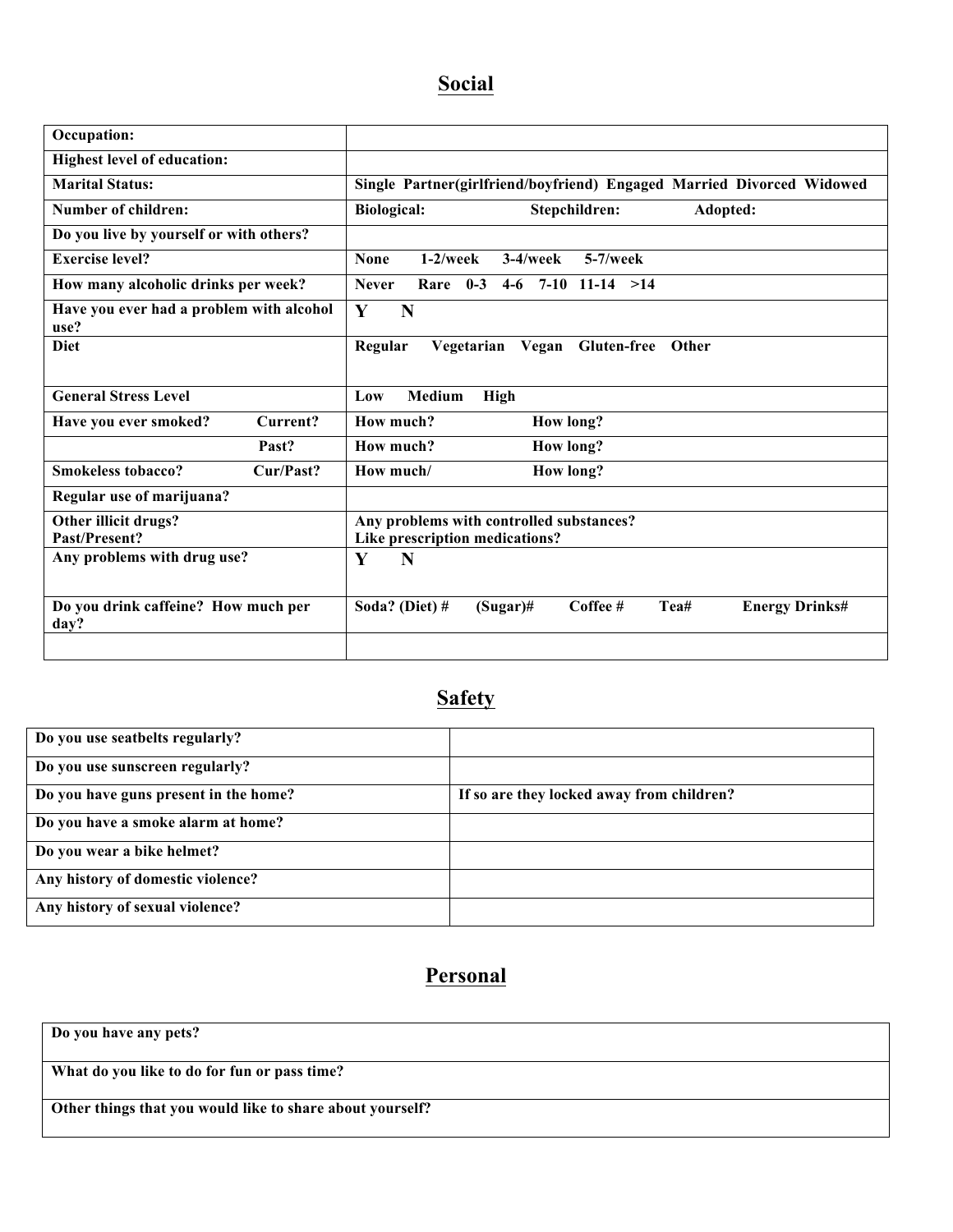#### **Medication Allergies/Food Allergies/Contact Allergies**

| <b>Medication/Food/Contact</b> | Reaction |
|--------------------------------|----------|
|                                |          |
|                                |          |
|                                |          |
|                                |          |

#### **Current Medications**

**Please list reason for taking each medication**

| J. |  |
|----|--|
|    |  |

#### **Vitamins/ Supplements**

## **Past Medications**

| Medication | <b>Reason for taking</b> | Medication | <b>Reason for taking</b> |
|------------|--------------------------|------------|--------------------------|
|            |                          |            |                          |
|            |                          |            |                          |
|            |                          |            |                          |

**Health Goals Please list health goals that you would like to reach for yourself**

| ◠<br>٠. |  |
|---------|--|
| ◠<br>◡. |  |
| 4.      |  |
| -<br>ີ  |  |